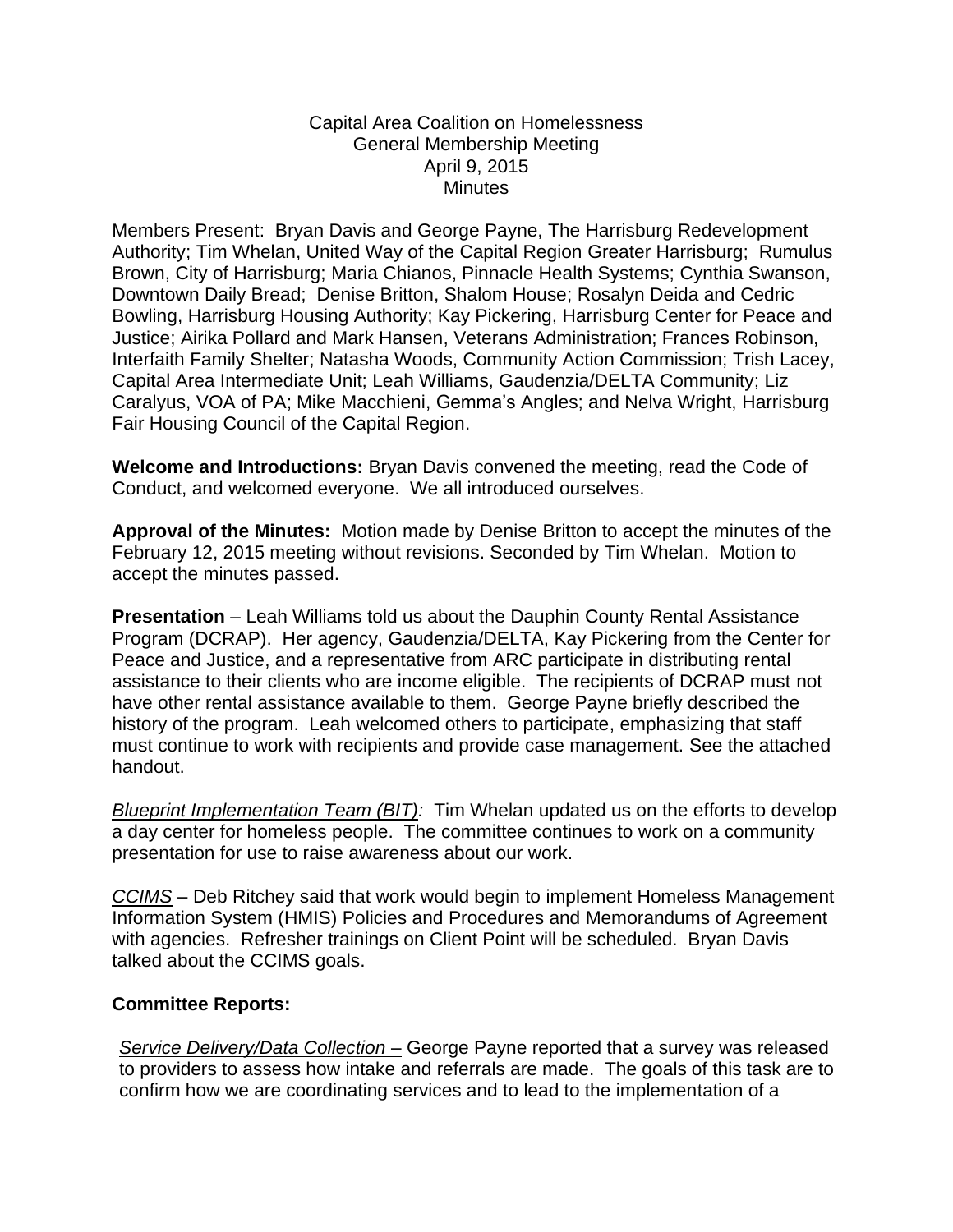Coordinated Assessment. He described the numerous models available to communities: e.g. the no wrong door approach or the single point of contact approach. HUD wants to know what communities are doing to eliminate chronic homelessness. They will soon issue rules and guidelines specific to implementing the Coordinated Assessment. Liz Caralyus told us that Lancaster and Bucks County have street outreach programs. George then updated us that he has been spending most of his time on compiling the results of the 2015 Point In Time surveys. A preliminary review shows that the population in emergency shelter is about the same; the population in transitional housing seems to have increased since we added new beds; and we do not know yet what the 2015 unsheltered number is. More work must be done to count unaccompanied youth and the chronically homeless. Our community needs street outreach. Elaine Strokoff and Trish Lacey said that their programs serve unaccompanied youth. Trish reminded us about a film titled "The Homestretch" which follows three homeless teens as they fight to stay in school, graduate, and build a future. The film will be shown April 14, 2015.

*Project Homeless Connect* – Bryan Davis told us that Project Homeless Connect (PHC) team continues to work with the Farm Show Complex to firm up a date for this year's event. Dates in August and November seem to be the only ones available. Our challenges for an early date are that most colleges are not in session yet, and flu shots are not available. The cost of feeding guests at the Farm Show is also an obstacle. Consequently, the team is looking at other sites. Thank you to everyone for supporting PHC.

*Planning and Resource:* Bryan Davis reported that CACH is "in the black" for 2014. He promoted everyone's involvement with the 2015 Highmark Walk for a Healthy Community to be held Saturday, May 16, 2015. He expressed appreciation for our walk sponsors: Harrisburg Housing Authority, Mt. Calvary Episcopal Church, and Harristown Enterprizes.

*Community Conversations*: Denise Britten told us about the work of this committee at its March 2015 meeting. The group is restating its Mission Statement and continues to engage the faith community, adding five groups including Someone to Tell it To and the Open Table. Its work on mentoring and asset mapping continues. The committee wants to make a positive change through consistent staff training. They will develop a web site to tie resources and information together. The next meeting is Mary 21<sup>st</sup> from 9 to 11 am at the Penbrook Church of God.

*Homeless Prevention Committee –* Maria Chianos reported that this committee wants to know what other committees are doing to avoid duplication of efforts. They are updating the Homeless Services Reference manual, which will be on the CACH website and provided to the list serve. Visit our website at [www.cachpa.org](http://www.cachpa.org/) The committee applied and was not funded for a Harrisburg and Hershey Rotary grants. One of the committee's completed goals was the development of a flyer about representative payee. We discussed adding banks to this flyer and Maria said that banks are less ideal for our clients.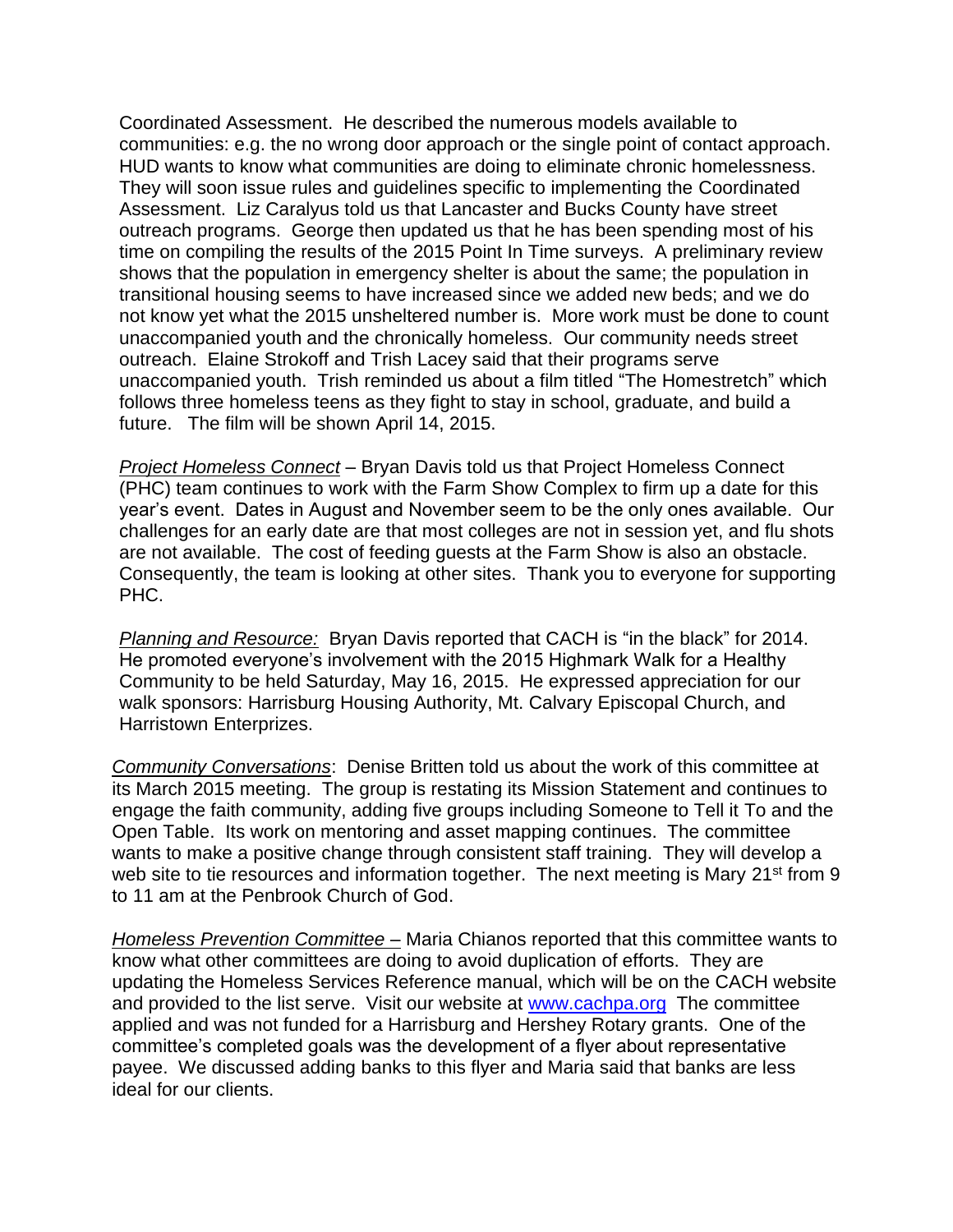*Housing Committee* – George Payne made a presentation to the committee about CACH being the Local Lead Agency (LLA) for the Pennsylvania Department of Human Services (previously DPW). LLAs are community organizations selected by the community and approved by DPW. A LLA refers and supports people who have emotional, intellectual, mental or physical disabilities – to move into affordable housing programs, including people who qualify for the PHFA low income threshold 811 setaside units. The Housing Committee is charged in CACH's consolidated plan to create 100 affordable housing units in Dauphin County. George said that Pennsylvania received 400 811-rental subsidies from HUD and that Dauphin County stands to receive some of these. 811 housing serves people with disabilities including autism, ages 18 to 64 years old who are clients of an agency serving this population. CACH's LLA model is to partner with such agencies and their clients will be referred to housing. A question was asked if this would be new or existing housing. The first use will be in existing housing. PHFA will have a round of funding for new construction, which CACH provides support letter. CACH entered into Memorandums of Understanding with the Center for Independent Living and Keystone Services Systems

*Public Information and Education*: The committee continues to work on outreach pieces. Bryan Davis said that CACH has 608 Fans in Facebook [and 236 Twitter Followers].

*Ad Hoc committee on emergency response:* Frances Robinson expressed concern that our community may not be able to serve our clients if attacked by terrorist. We need to be able to communicate to the immigrants in Dauphin County that come from numerous countries. No one seems to know the numbers of immigrants. Bryan Davis said that the emergency management agencies have the responsibility to ensure the safety of the community under these situations. The City seems aware of our unsheltered neighbors.

**Service Gaps, New Opportunities, and Announcements:** Maria Chianos provided the attached handout about free dental services in May.

Kay Pickering provided a flyer about an award winning film titled, "The Throwaways" about the mass incarceration and profiling of poor people of color (attached).

Liz Caralyus told us that the VOA purchased houses on Lexington Street, Harrisburg to rehab for veteran housing. Four more houses will be purchased for rent-to-own opportunities. They are finding that removing barriers of bad credit and criminal records are huge obstacles to housing for their clients.

Mike Macchieni described his agency's, Gemma"s Angels, activities that is to deliver fresh produce to 25 sites throughout the area. They held holiday parties, and plan to develop a gardening project and a mobile unit to distribute food as a Community-Supported Agriculture. He wants to partner with CACH on an anti-smoking campaign at shelters. See handout.